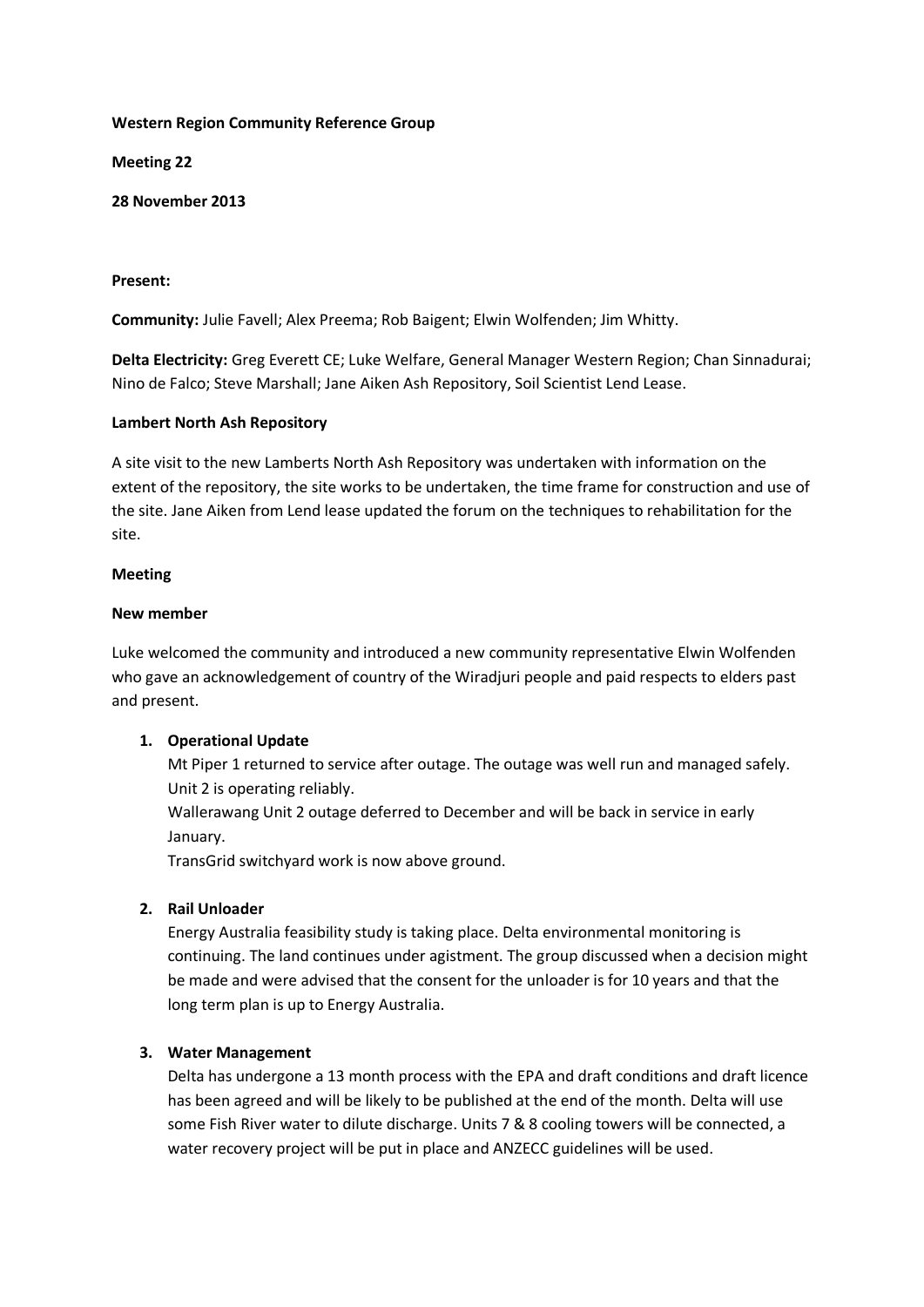Nino DiFalco presented information on the ANZECC guidelines, background levels already in our receiving waters, how testing takes place and what processes are in place when trigger values are reached.

The group discussed what is in the receiving waters and the sample locations. Questions were raised about salinity levels and that they should be improved. Information was provided to show that Delta will be at the  $50<sup>th</sup>$  percentile for conductivity levels the majority of the time.

A question was raised about what aquatic life survives at this level. Information will be provided on this at the next meeting.

Luke confirmed that the draft licence is an interim step until 2015 when all blowdown will be treated.

Questions were raised about the amount of metals that we test for. The licence specifies what is required and this information is published monthly on [www.de.com.au.](http://www.de.com.au/) Arsenic, boron, fluoride, sulphate and selenium is tested (not silver).

# **4. NSW Energy Reform**

The NSW government has identified that Delta's western assets will be sold in 2013, with price and terms agreed to in the first quarter, then transition arrangements will be put in place with likely mid-year transaction. Delta is currently doing due diligence. Goldman Sachs has been appointed to manage the sale on behalf of the owner. Worley parsons are doing the technical assessments.

Question was raised about how the sale affects competition.

Greg Everett advised that it has been an unusual arrangement not to have control of inputs and outputs as is currently the case. The ACCC will restrict the amount of energy assets on one owner can have. They will look at the big picture. The group discussed completion policy generally.

a. Western community assets

Delta is ensuring that current community assets and access to lands will be maintained. Leases and access agreements are being finalised for Thompsons Creek Dam, Lake Lyell, Lake Wallace and the Lithgow Rangers' Soccer Park.

Luke Welfare confirmed that the Arboretum was secure with a 99 year lease granted earlier this year.

Discussion also took place on why DPI was slow in finalising the Thompsons Cr Dam access agreement. Community members will take this up independently. It was identified that recent signage had been vandalised. It was confirmed that security visit Thompsons Creek Dam twice daily, but that Delta staff will discuss further with Alex on signage requirements.

# **5. Wallerawang RO Plant**

The plant is fully available, but operation is limited whilst the brine concentrators are being upgraded. Mt Piper B brine concentrator upgrade work is now complete with A upgrade underway to increase capacity. The upgrade is scheduled for completion at end of December 2012.